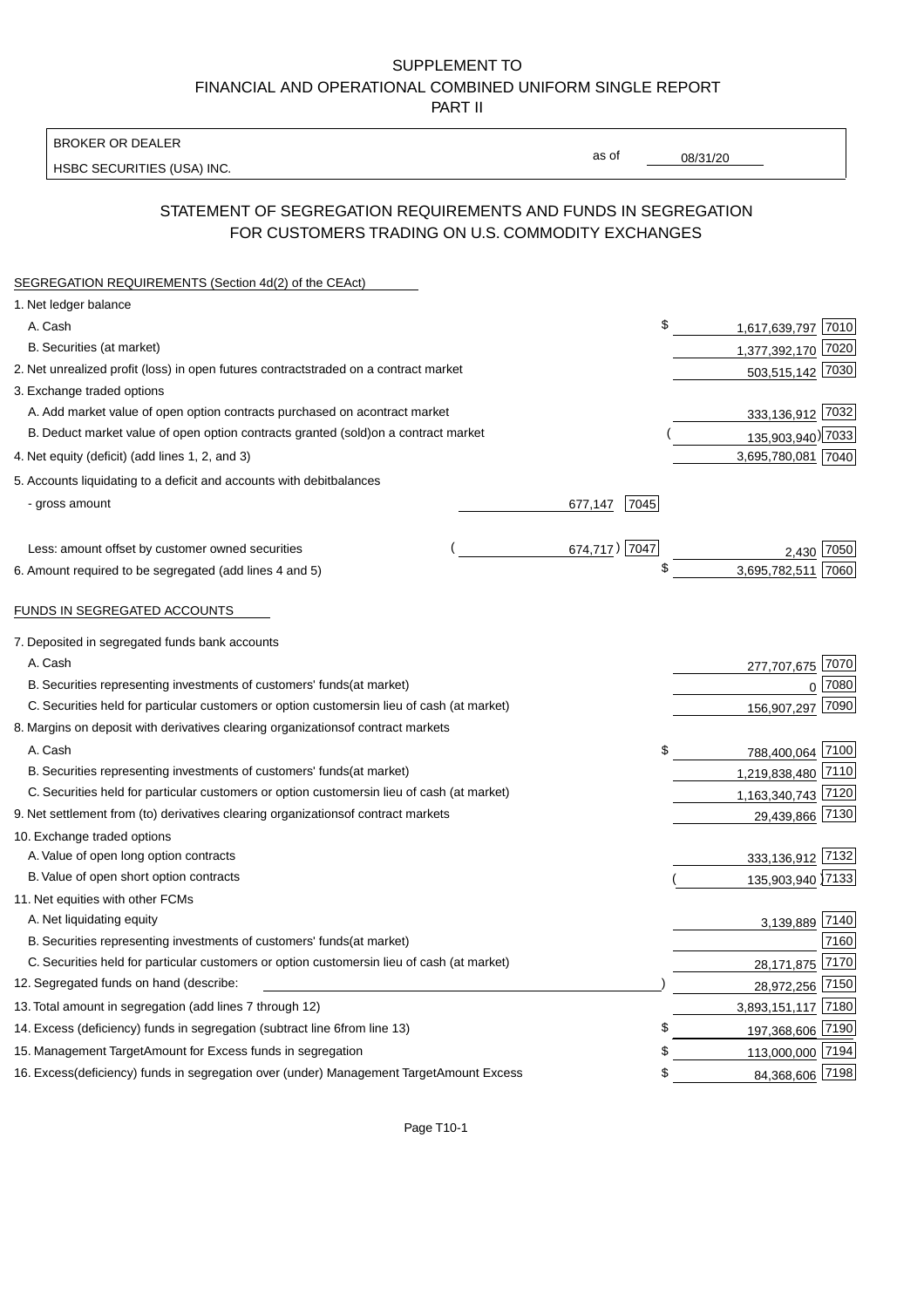PART II

| <b>BROKER OR DEALER</b>                           |                                        | as of                                                          |      |
|---------------------------------------------------|----------------------------------------|----------------------------------------------------------------|------|
| HSBC SECURITIES (USA) INC.                        |                                        | 08/31/20                                                       |      |
|                                                   | FOR CUSTOMERS' DEALER OPTIONS ACCOUNTS | STATEMENT OF SEGREGATION REQUIREMENTS AND FUNDS IN SEGREGATION |      |
| 1. Amount required to be segregated in accordance |                                        |                                                                |      |
| with Commission regulation 32.6                   |                                        | \$                                                             | 7200 |
| 2. Funds in segregated accounts                   |                                        |                                                                |      |
| A. Cash                                           | \$                                     | 7210                                                           |      |
| B. Securities (at market)<br>C. Total             |                                        | 7220                                                           | 7230 |
| 3. Excess (deficiency) funds in segregation       |                                        |                                                                |      |
| (subtract line 2.C from line 1)                   |                                        | \$                                                             | 7240 |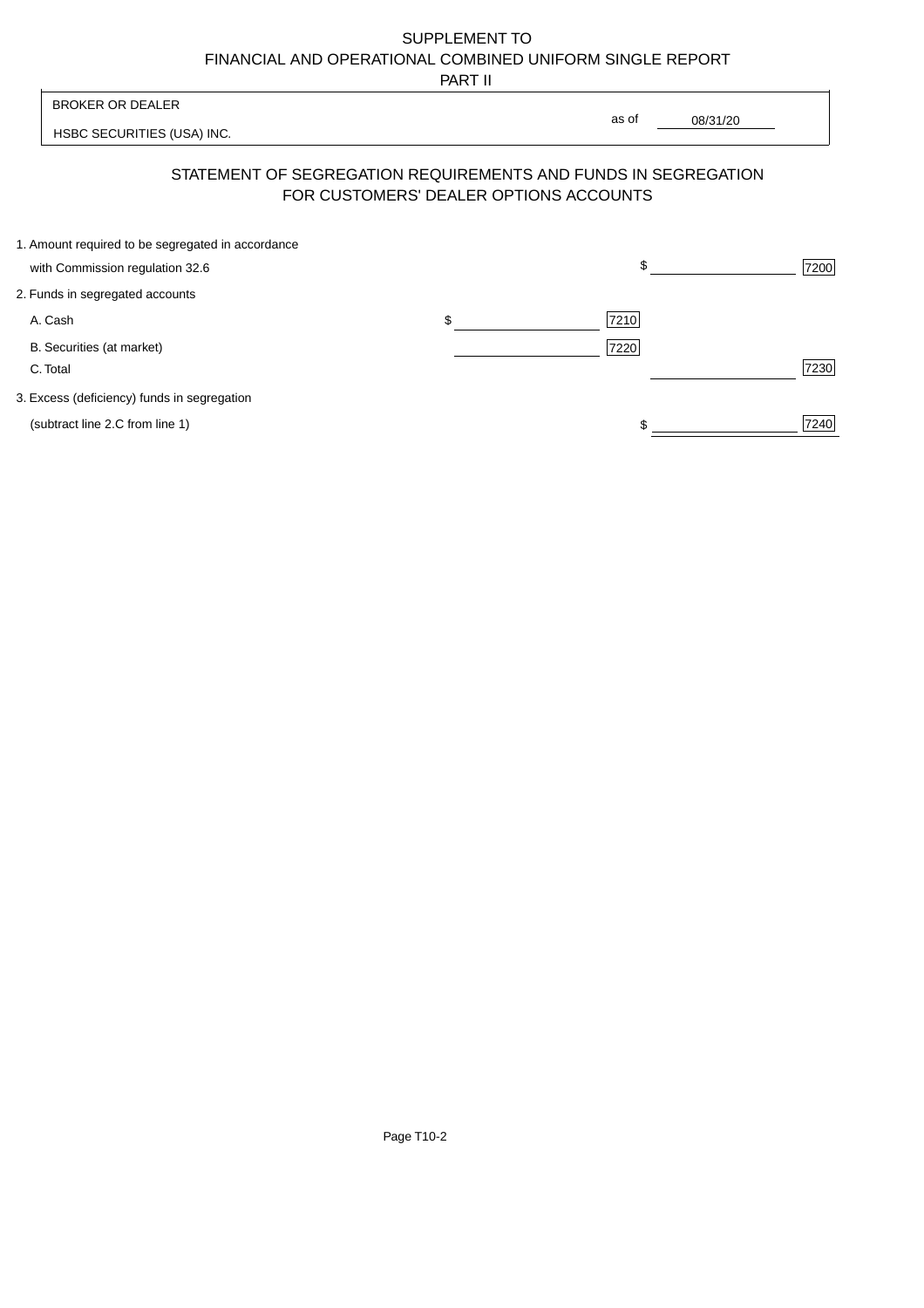PART II

| <b>BROKER OR DEALER</b>    |       |          |
|----------------------------|-------|----------|
|                            | as of | 08/31/20 |
| HSBC SECURITIES (USA) INC. |       |          |

### STATEMENT OF SECURED AMOUNTS AND FUNDS HELD IN SEPARATE ACCOUNTS PURSUANT TO COMMISSION REGULATION 30.7

#### FOREIGN FUTURES AND FOREIGN OPTIONS SECURED AMOUNTS

| Amount required to be set aside pursuant to law, rule or regulation of a foreign government<br>or a rule of a self-regulatory organization authorized<br>thereunder                          | \$<br><sup>0</sup>             | 7305         |
|----------------------------------------------------------------------------------------------------------------------------------------------------------------------------------------------|--------------------------------|--------------|
| 1. Net ledger balance - Foreign Futures and Foreign Option Trading - All Customers<br>A. Cash<br><b>B.</b> Securities<br>(at market)                                                         | \$<br>73,726,546<br>16,893,117 | 7315<br>7317 |
| unrealized profit (loss) in open futures contracts traded on a foreign<br>board of trade<br>2. Net                                                                                           | 26,083,812                     | 7325         |
| 3. Exchange traded options<br>A. Market value of open option contracts purchased on a foreign board of trade<br>B. Market value of open contracts granted (sold) on a foreign board of trade | O<br>O                         | 7335<br>7337 |
| (add lines 1.2. and 3.)<br>4. Net equity (deficit)                                                                                                                                           | \$<br>116,703,475              | 7345         |
| 5. Accounts liquidating to a deficit and accounts with<br>\$<br>7351<br>debit balances - gross<br>amount<br>177,944<br>177,769) 7352<br>Less: amount offset by customer owned securities     | 175                            | 7354         |
| 6. Amount required to be set aside as the secured amount - Net Liquidating<br>Equity Method (add lines 4 and 5)                                                                              | \$<br>116,703,650              | 7355         |
| 7. Greater of amount required to be set aside pursuant to foreign jurisdiction (above) or<br>line 6.                                                                                         | 116,703,650                    | 7360         |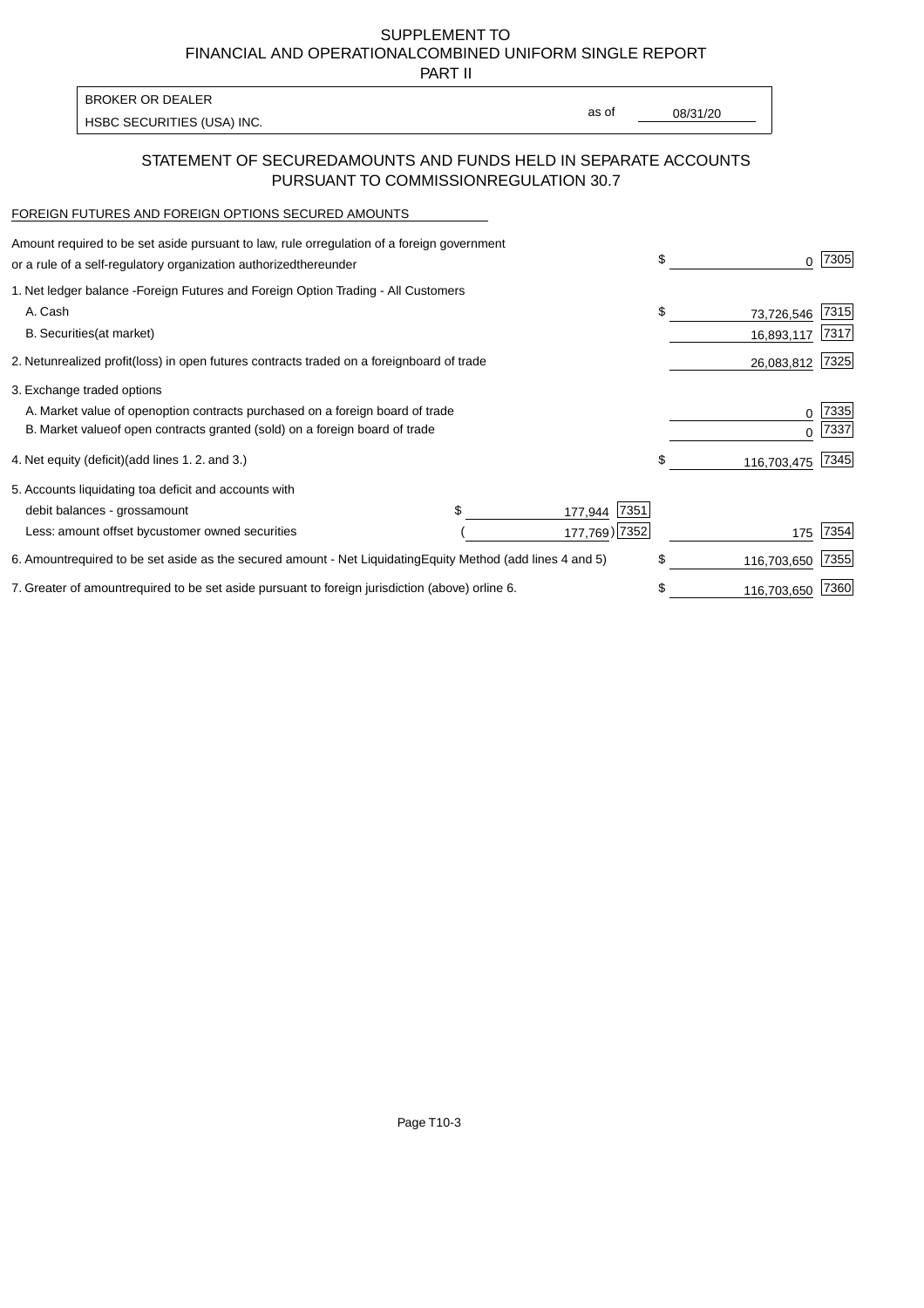PART II

| <b>BROKER OR DEALER</b>                                                                           |                       |                 |                 |                  |
|---------------------------------------------------------------------------------------------------|-----------------------|-----------------|-----------------|------------------|
| HSBC SECURITIES (USA) INC.                                                                        | as of                 |                 | 08/31/20        |                  |
|                                                                                                   |                       |                 |                 |                  |
| STATEMENT OF SECURED AMOUNTS AND FUNDS HELD IN SEPARATE<br>PURSUANT TO COMMISSION REGULATION 30.7 |                       |                 | <b>ACCOUNTS</b> |                  |
| FUNDS DEPOSITED IN SEPARATE REGULATION 30.7 ACCOUNTS                                              |                       |                 |                 |                  |
| 1. Cash in banks                                                                                  |                       |                 |                 |                  |
| A. Banks located in the United States                                                             | \$<br>25,142,627 7500 |                 |                 |                  |
| B. Other banks qualified under Regulation 30.7                                                    |                       |                 |                 |                  |
| 7510<br>Name(s):<br><b>HARRIS TRUST</b>                                                           |                       | $0$   7520   \$ |                 | 25,142,627 7530  |
| 2. Securities                                                                                     |                       |                 |                 |                  |
| A. In safekeeping with banks located in the United States                                         | \$<br>16,893,117 7540 |                 |                 |                  |
| B. In safekeeping with other banks qualified under Regulation<br>30.7                             |                       |                 |                 |                  |
| 7550<br>Name(s):<br><b>HARRIS TRUST</b>                                                           |                       | $0$ 7560        |                 | 16,893,117 7570  |
| 3. Equities with registered futures commission merchants                                          |                       |                 |                 |                  |
| A. Cash                                                                                           | \$                    | $0$ 7580        |                 |                  |
| <b>B.</b> Securities                                                                              |                       | $0$ 7590        |                 |                  |
| C. Unrealized gain (loss) on open futures contracts                                               |                       | $0$ 7600        |                 |                  |
| D. Value of long option contracts                                                                 |                       | $0$ 7610        |                 |                  |
| E. Value of short option contracts                                                                |                       | $0$ ) 7615      |                 | 0 7620           |
| 4. Amounts held by clearing organizations of foreign boards of<br>trade                           |                       |                 |                 |                  |
| Name(s):<br>7630                                                                                  |                       |                 |                 |                  |
| A. Cash                                                                                           | \$                    | 7640            |                 |                  |
| <b>B.</b> Securities                                                                              |                       | 7650            |                 |                  |
| C. Amount due to (from) clearing organizations - daily<br>variation                               |                       | 7660            |                 |                  |
| D. Value of long option contracts                                                                 |                       | 7670            |                 |                  |
| E. Value of short option contracts                                                                |                       | )7675           |                 | 7680             |
| 5. Amounts held by members of foreign boards of trade<br>Name(s):<br>7690                         |                       |                 |                 |                  |
| A. Cash                                                                                           | \$<br>84,499,785 7700 |                 |                 |                  |
| <b>B.</b> Securities                                                                              |                       | 0 7710          |                 |                  |
| C. Unrealized gain (loss) on open futures contracts                                               | 26,086,720 7720       |                 |                 |                  |
| D. Value of long option contracts                                                                 |                       | $0$  7730       |                 |                  |
| E. Value of short option contracts                                                                |                       | $_0$ ) 7735     |                 | 110,586,505 7740 |
| 6. Amounts with other depositories designated by a foreign<br>board of trade<br>7750<br>Name(s):  |                       |                 |                 | 0 7760           |
| 7. Segregated funds on hand (describe:                                                            |                       |                 |                 | 0 7765           |
| 8. Total funds in separate section 30.7 accounts                                                  |                       | \$              |                 | 152,622,249 7770 |
| 9. Excess (deficiency) set Aside Funds for Secured Amount (subtract Line 7 Secured                |                       |                 |                 |                  |
| Statement page T10-3 from Line 8)                                                                 |                       |                 | \$              | 35,918,599 7380  |
| 10. Management Target Amount for Excess funds in separate section 30.7 accounts                   |                       |                 | \$              | 15,000,000 7780  |
| 11. Excess (deficiency) funds in separate 30.7 accounts over (under) Management Target            |                       |                 | \$              |                  |
|                                                                                                   |                       |                 |                 | 20,918,599 7785  |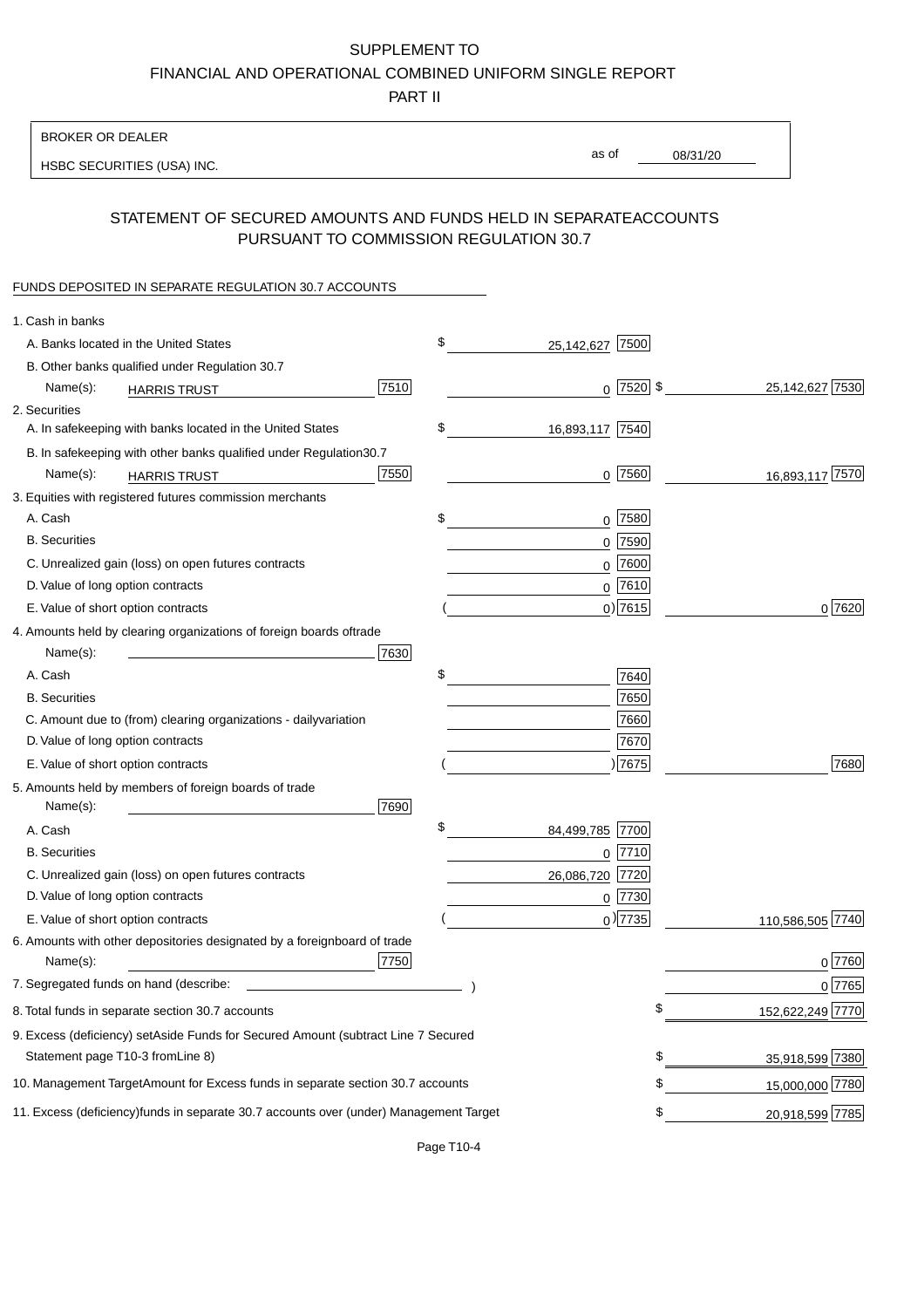PART II

HSBC SECURITIES (USA) INC. The state of the state of the state of the state of the state of the state of the state of the state of the state of the state of the state of the state of the state of the state of the state of BROKER OR DEALER

as of

#### STATEMENT OF CLEARED SWAPS CUSTOMER SEGREGATION REQUIREMENTS AND FUNDS IN CLEARED SWAPS CUSTOMER ACCOUNTS UNDER 4D(F) OF THE CEA

| <b>Cleared Swaps Customer Requirements</b>                                                                  |    |                    |
|-------------------------------------------------------------------------------------------------------------|----|--------------------|
| 1. Net ledger balance                                                                                       |    |                    |
| A. Cash                                                                                                     | \$ | 1,476,134,598 8500 |
| B. Securities (at market)                                                                                   |    | 678,267,314 8510   |
| 2. Net unrealized profit (loss) in open cleared swaps                                                       |    | (991,091,307) 8520 |
| 3. Cleared swaps options                                                                                    |    |                    |
| A. Market value of open cleared swaps option contracts purchased                                            |    | 0   8530           |
| B. Market value of open cleared swaps option contracts granted (sold)                                       |    | $0)$ 8540          |
| 4. Net equity (deficit) (add lines 1, 2, and 3)                                                             | \$ | 1,163,310,605 8550 |
| 5. Accounts liquidating to a deficit and accounts with                                                      |    |                    |
| 22,909,108 8560<br>debit balances - gross<br>\$<br>amount                                                   |    |                    |
| 22,907,387) 8570<br>Less: amount offset by customer owned securities                                        |    | 1,721 8580         |
| 6. Amount required to be segregated for cleared swaps customers (add lines 4 and 5)                         | \$ | 1,163,312,326 8590 |
| Funds in Cleared Swaps Customer Segregated Accounts                                                         |    |                    |
| 7. Deposited in cleared swaps customer segregated accounts at banks                                         |    |                    |
| A. Cash                                                                                                     | \$ | 8600<br>56,940,461 |
| B. Securities representing investments of cleared swaps customers' funds (at market)                        |    | 0 8610             |
| C. Securities held for particular cleared swaps customers in lieu of cash (at market)                       |    | 8620<br>8,967,637  |
| 8. Margins on deposit with derivatives clearing organizations in cleared swaps customer segregated accounts |    |                    |
| A. Cash                                                                                                     |    | 305,845,664 8630   |
| representing investments of cleared swaps customers' funds (at market)<br><b>B.</b> Securities              |    | 319,834,914 8640   |
| C. Securities held for particular cleared swaps customers in lieu of cash (at market)                       |    | 669,299,677 8650   |
| 9. Net settlement from (to) derivatives clearing organizations                                              |    | $(8,917,176)$ 8660 |
| 10. Cleared swaps options                                                                                   |    |                    |
| A. Value of open cleared swaps long option contracts                                                        |    | $0^{8670}$         |
| B. Value of open cleared swaps short option contracts                                                       |    | $0$ ) 8680         |
| 11. Net equities with other FCMs                                                                            |    |                    |
| A. Net liquidating equity                                                                                   |    | $0^{8690}$         |
| B. Securities representing investments of cleared swaps customers' funds (at market)                        |    | $0^{8700}$         |
| C. Securities held for particular cleared swaps customers in lieu of cash (at market)                       |    | 0 8710             |
| 12. Cleared swaps customer funds on hand (describe:                                                         |    | $0 \;  8715 $      |
| 13. Total amount in cleared swaps customer segregation (add lines 7 through 12)                             | S  | 1,351,971,177 8720 |
| 14. Excess (deficiency) funds in cleared swaps customer segregation (subtract line 6 from line 13)          |    | 188,658,851 8730   |
| 15. Management Target Amount for Excess funds in cleared swaps segregated accounts                          | \$ | 64,000,000 8760    |
| 16. Excess<br>(deficiency) funds in cleared swaps customer segregated accounts over                         |    |                    |
| <b>Management Target Excess</b><br>(under)                                                                  | \$ | 124,658,851 8770   |